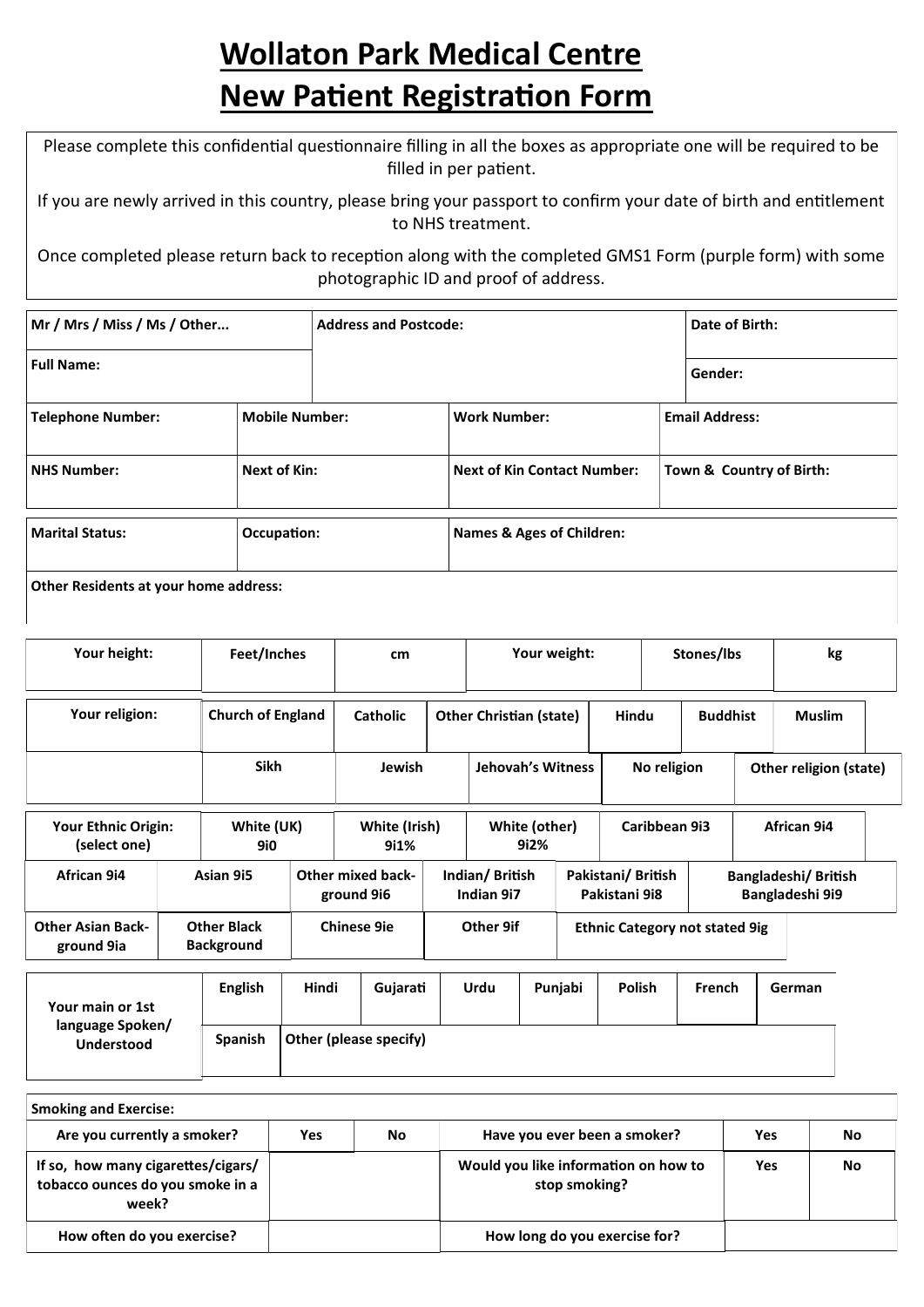

| peen Lagen Cluer<br>Beer/Lager/Cider<br>or Strong Beer<br>Regular Lager                                           | Lager   | (175ml)               | Wine                          |                                 |                             |       |  |  |
|-------------------------------------------------------------------------------------------------------------------|---------|-----------------------|-------------------------------|---------------------------------|-----------------------------|-------|--|--|
| <b>Questions</b>                                                                                                  |         | <b>Scoring system</b> |                               |                                 |                             |       |  |  |
|                                                                                                                   | 0       | 1                     | $\mathbf{2}$                  | 3                               | 4                           | score |  |  |
| How often do you have a drink containing alcohol?                                                                 | Never   | Monthly<br>or less    | $2 - 4$ times<br>per<br>month | $2 - 3$<br>times<br>per<br>week | 4+ times<br>per week        |       |  |  |
| How many units of alcohol do you drink on a typical day<br>when you are drinking?                                 | $1 - 2$ | $3 - 4$               | $5 - 6$                       | $7 - 9$                         | $10+$                       |       |  |  |
| How often have you had 6 or more units if female, or 8 or<br>more if male, on a single occasion in the last year? | Never   | Less than<br>monthly  | Monthly                       | Weekly                          | Daily or<br>almost<br>daily |       |  |  |

 $(175ml)$ 

## **Scoring:**

**If you score 5 or more can you please complete the second questionnaire below…..**

| Questions                                                                                                                                    |       |                      | <b>Scoring system</b>               |                         |                                 | Your  |
|----------------------------------------------------------------------------------------------------------------------------------------------|-------|----------------------|-------------------------------------|-------------------------|---------------------------------|-------|
|                                                                                                                                              | 0     | $\mathbf{1}$         | $\overline{2}$                      | $\overline{\mathbf{3}}$ | 4                               | score |
| How often during the last year have you found that you were<br>not able to stop drinking once you had started?                               | Never | Less than<br>monthly | Monthly                             | Weekly                  | Daily or<br>almost<br>daily     |       |
| How often during the last year have you failed to do what<br>was normally expected from you because of your drinking?                        | Never | Less than<br>monthly | Monthly                             | Weekly                  | Daily or<br>almost<br>daily     |       |
| How often during the last year have you needed an alcoholic<br>drink in the morning to get yourself going after a heavy<br>drinking session? | Never | Less than<br>monthly | Monthly                             | Weekly                  | Daily or<br>almost<br>daily     |       |
| How often during the last year have you had a feeling of guilt<br>or remorse after drinking?                                                 | Never | Less than<br>monthly | Monthly                             | Weekly                  | Daily or<br>almost<br>daily     |       |
| How often during the last year have you been unable to<br>remember what happened the night before because you had<br>been drinking?          | Never | Less than<br>monthly | Monthly                             | Weekly                  | Daily or<br>almost<br>daily     |       |
| Have you or somebody else been injured as a result of your<br>drinking?                                                                      | No    |                      | Yes, but<br>not in the<br>last year |                         | Yes, during<br>the last<br>year |       |
| Has a relative or friend, doctor or other health worker been<br>concerned about your drinking or suggested that you cut<br>down?             | No    |                      | Yes, but<br>not in the<br>last year |                         | Yes, during<br>the last<br>year |       |

**Scoring:** 0 – 7 Lower risk, 8 – 15 Make an appointment to see our Health Care Assistants, 16 – 19, Make **My Score is:** an appointment to see our Practice Nurses, 20+ Make an appointment to see a GP

**My Score is:**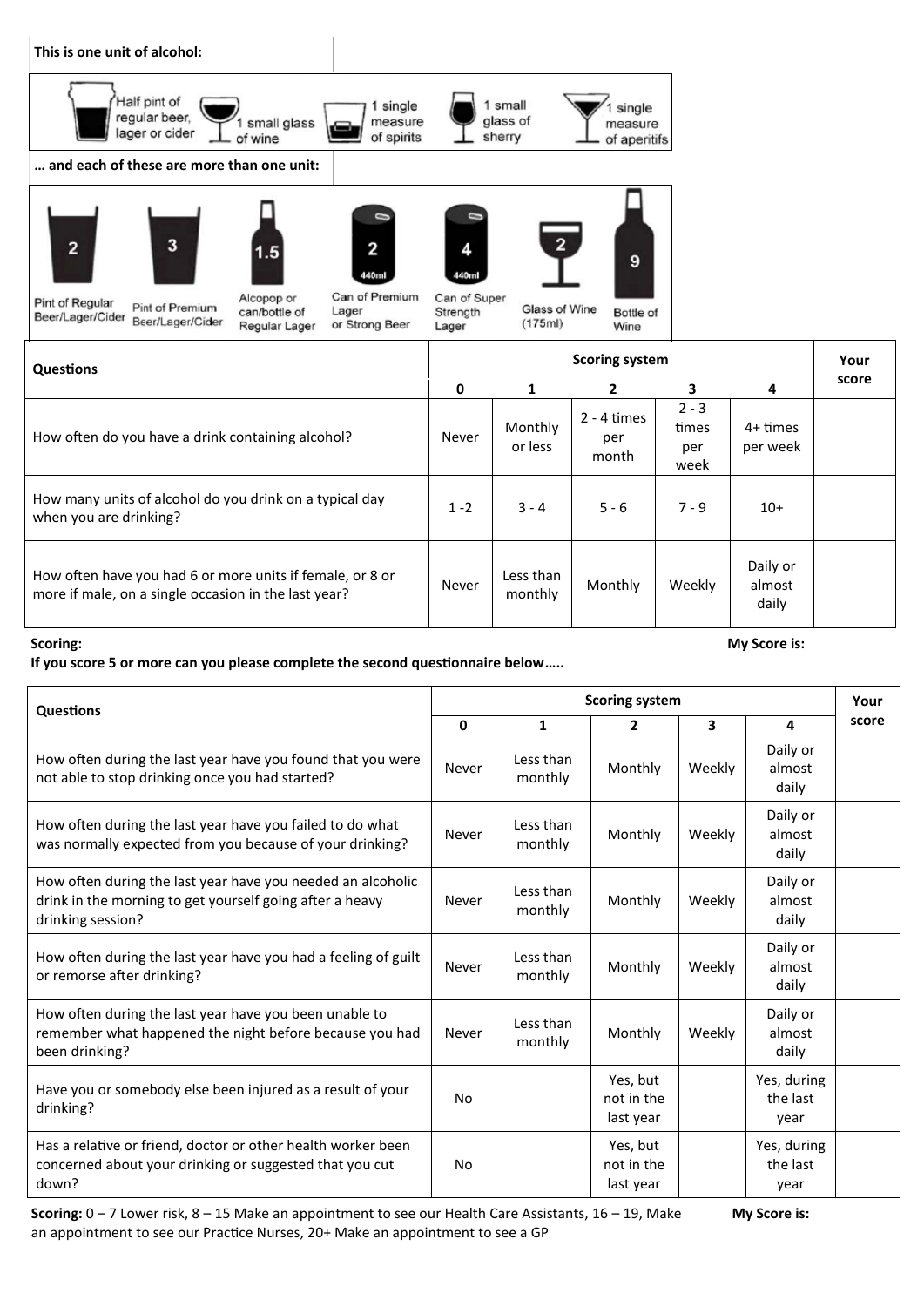| Have you had any of the<br>following conditions and |                               |            | <b>Atrial Fibrillation</b> |                               |                      | <b>Heart Disease</b> |            | Hypertension                 |             |           | <b>Stroke</b>               | <b>Diabetes</b> |                   |                                |
|-----------------------------------------------------|-------------------------------|------------|----------------------------|-------------------------------|----------------------|----------------------|------------|------------------------------|-------------|-----------|-----------------------------|-----------------|-------------------|--------------------------------|
|                                                     | when?                         |            | Yes                        | No                            | <b>Yes</b>           |                      | <b>No</b>  | <b>Yes</b>                   |             | <b>No</b> | <b>Yes</b>                  | <b>No</b>       | <b>Yes</b>        | No                             |
|                                                     | <b>High Blood Pressure</b>    |            | <b>Hypothyroidism</b>      |                               |                      | <b>Asthma</b>        |            |                              | <b>COPD</b> |           | Dementia                    |                 | <b>Depression</b> |                                |
| <b>Yes</b>                                          | <b>No</b>                     |            | <b>Yes</b>                 | <b>No</b>                     | <b>Yes</b>           | <b>No</b>            |            | <b>Yes</b>                   | No          |           | <b>Yes</b>                  | <b>No</b>       | <b>Yes</b>        | <b>No</b>                      |
| Cancer                                              |                               |            | <b>Osteoporosis</b>        |                               | <b>Mental Health</b> |                      |            | <b>Learning Disabilities</b> |             |           | <b>Rheumatoid Arthritis</b> |                 |                   | <b>Cardio Vascular Disease</b> |
| <b>Yes</b>                                          | <b>No</b>                     | <b>Yes</b> | No                         |                               | <b>Yes</b>           | No                   | <b>Yes</b> |                              | <b>No</b>   |           | <b>Yes</b>                  | <b>No</b>       | <b>Yes</b>        | No                             |
|                                                     | <b>Chronic Kidney Disease</b> |            |                            | Epilepsy date of last seizure |                      |                      |            |                              |             |           |                             |                 |                   |                                |
| Yes                                                 | No                            |            | <b>Yes</b>                 | No                            | Date:                |                      |            |                              |             |           |                             |                 |                   |                                |

| What operations have<br>you had and when?                                                                         |                            |                     |                                                                          |                              |                         |                                                            |            |                       |        |  |
|-------------------------------------------------------------------------------------------------------------------|----------------------------|---------------------|--------------------------------------------------------------------------|------------------------------|-------------------------|------------------------------------------------------------|------------|-----------------------|--------|--|
| Please list any tablets,<br>medicines or other<br>treatments you are<br>currently taking (inc dose<br>& frequency |                            |                     |                                                                          |                              |                         |                                                            |            |                       |        |  |
| Are you able to<br>administer your own<br>medicines?                                                              | <b>Yes</b>                 |                     | No - please detail specific issues (e.g. swallowing, opening containers) |                              |                         |                                                            |            |                       |        |  |
| Are there any serious<br>diseases that affect your<br>parents, brothers or                                        | <b>Diabetes</b>            | <b>Heart Attack</b> |                                                                          | Heart attack under age of 50 |                         | <b>Bowel Cancer</b>                                        |            | <b>Breast Cancer</b>  | Asthma |  |
| sisters (tick all that<br>apply)                                                                                  | <b>High Blood Pressure</b> |                     | <b>Stroke</b>                                                            |                              | <b>Thyroid Disorder</b> | Any other important Family Illness?                        |            |                       |        |  |
| <b>What immunisations</b><br>have you had?                                                                        | <b>Diphtheria</b>          | <b>Measles</b>      |                                                                          | <b>German Measles</b>        | <b>Tetanus</b>          | Polio                                                      | <b>MMR</b> | <b>Whooping Cough</b> |        |  |
| (please tick all that apply)                                                                                      | <b>Pre-school booster</b>  |                     |                                                                          |                              |                         | Triple vaccine (Diphtheria, tetanus & Pertussis) - 3 doses |            |                       |        |  |

| <b>Specific Needs:</b><br>Please detail below any specific needs you have so the practice can ensure they are identified and accommodated by taking the<br>appropriate action: |  |  |  |  |  |  |  |  |  |  |  |
|--------------------------------------------------------------------------------------------------------------------------------------------------------------------------------|--|--|--|--|--|--|--|--|--|--|--|
| <b>Please state any Sensory</b><br>Impairment you have (i.e<br>Speech, Hearing, Sight):                                                                                        |  |  |  |  |  |  |  |  |  |  |  |
| Are you an 'Assistance<br>Dog' User?                                                                                                                                           |  |  |  |  |  |  |  |  |  |  |  |
| Please state any physical<br>disabilities you have                                                                                                                             |  |  |  |  |  |  |  |  |  |  |  |
| <b>Please state any Mental</b><br>disabilities you have:                                                                                                                       |  |  |  |  |  |  |  |  |  |  |  |
| Do you require the help<br>of a Translator/<br>Interpreter?                                                                                                                    |  |  |  |  |  |  |  |  |  |  |  |
| Please state any allergies<br>and sensitivities you<br>have:                                                                                                                   |  |  |  |  |  |  |  |  |  |  |  |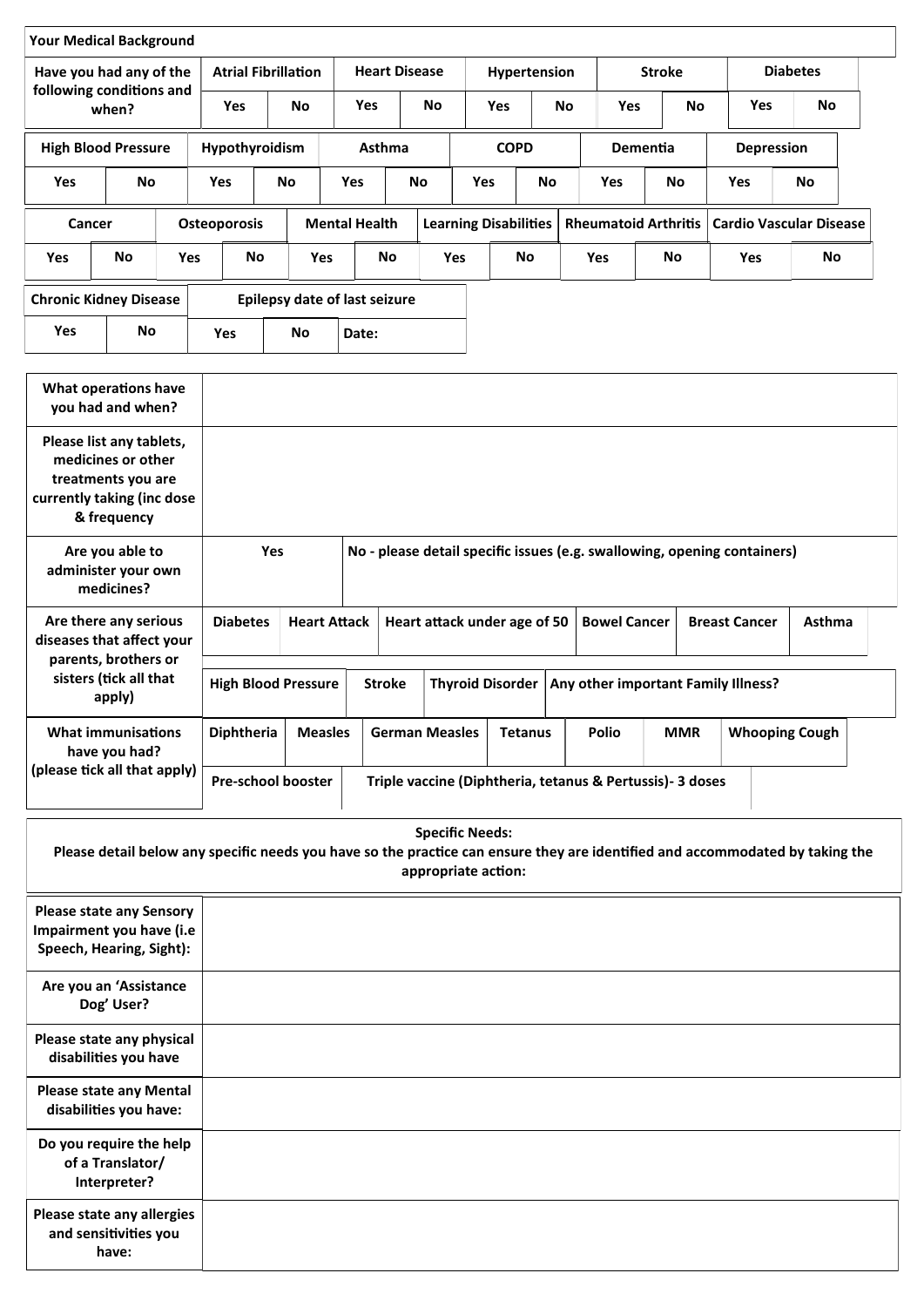| If you are a Carer, please<br>state the name/address/<br>phone number of the<br>person you care for:                     |             | <b>Person Cared for Contact Details:</b>                                                   |                                                                                |            |           |  |                                           |  |      |  |  |  |
|--------------------------------------------------------------------------------------------------------------------------|-------------|--------------------------------------------------------------------------------------------|--------------------------------------------------------------------------------|------------|-----------|--|-------------------------------------------|--|------|--|--|--|
| If you have a Carer,<br>please state their name/<br>address/phone number<br>and sign here if you wish<br>us to disclose  |             | <b>Carer Contact Details:</b>                                                              |                                                                                |            |           |  |                                           |  |      |  |  |  |
| information about your<br>health to your carer                                                                           |             |                                                                                            | Signed:                                                                        |            |           |  | Date:                                     |  |      |  |  |  |
| Do you have a "Living<br>Will" (a statement<br>explaining what medical<br>treatment you would not<br>want in the future) |             | Yes / No<br>If 'Yes' can you please bring a written copy of it to your next GP appointment |                                                                                |            |           |  |                                           |  |      |  |  |  |
| Have you nominated<br>someone to speak on<br>your behalf (e.g. a person<br>who has Power of Attor-<br>ney)               |             | Yes / No                                                                                   | If 'Yes' can you please bring a written copy of it to your next GP appointment |            |           |  |                                           |  |      |  |  |  |
| Women only:                                                                                                              |             |                                                                                            |                                                                                |            |           |  |                                           |  |      |  |  |  |
| When was your last<br>smear done?                                                                                        | <b>Date</b> |                                                                                            | Was this at your GP's<br>surgery?                                              | <b>Yes</b> | <b>No</b> |  | Date of last mammogram<br>(if applicable) |  | Date |  |  |  |
| What was the result of<br>the smear?                                                                                     |             | Do you wish to see a doctor in<br><b>Yes</b><br><b>No</b><br>this practice for             |                                                                                |            |           |  |                                           |  |      |  |  |  |
| <b>Method of</b><br>contraception (if used)                                                                              |             | contraceptive services<br>(including the pill, coil, im-<br>plant)                         |                                                                                |            |           |  |                                           |  |      |  |  |  |

|                           |                                                        |            |     | <b>Summary Care Records</b><br>The NHS are changing the way your health information is stored and managed.<br>The NHS Summary Care record is an electronic record of important information about your health.<br>It will be available to health care staff providing your NHS Care. |  |
|---------------------------|--------------------------------------------------------|------------|-----|-------------------------------------------------------------------------------------------------------------------------------------------------------------------------------------------------------------------------------------------------------------------------------------|--|
|                           | Are you happy to have a<br><b>Summary Care Record?</b> | <b>Yes</b> | No. | More time required to decide:                                                                                                                                                                                                                                                       |  |
| <b>Patient Signature:</b> |                                                        |            |     | Signature on behalf of<br>patient:                                                                                                                                                                                                                                                  |  |

## **Thank you for completing this form**

**For more information about the services we offer, please see our Practice leaflet or see our website www.wollatonparkmedicalcentre.co.uk**